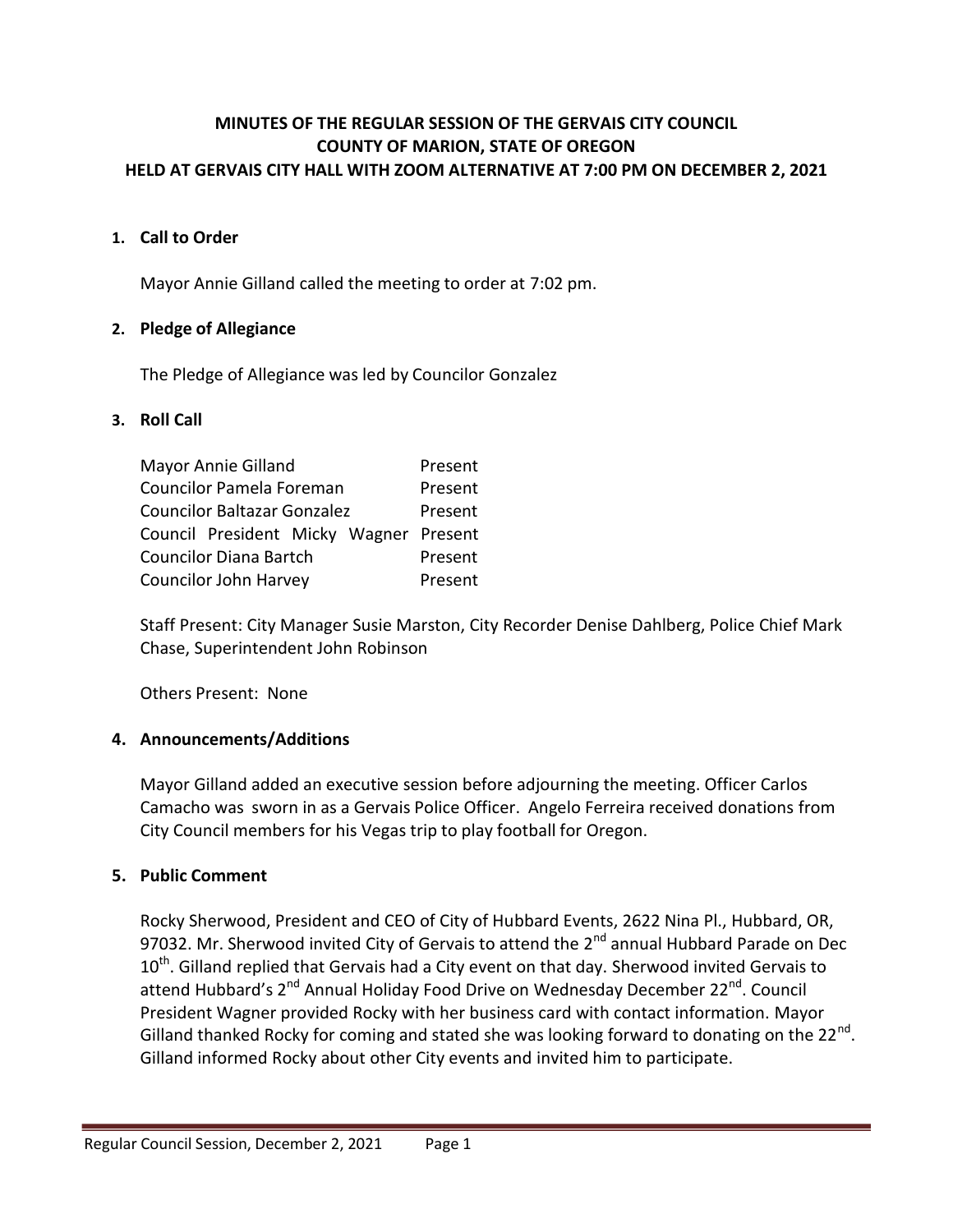Chief Joe Budge, Woodburn Fire District informed the council effective November 1<sup>st</sup> the Fire District began operating a 2<sup>nd</sup> carreer staffed response engine. This engine is operated Monday - Thursday 7 am to 5 pm. Budge reported it took 3 full shifts to operate one response engine and they will be adding  $2^{nd}$  and  $3^{rd}$  shifts as budget allowed. Budge stated the Fire District development has made it possible to be proactive in hiring. Gervais would be impacted with quicker response times.

# **6. Consent Calendar**

- a. Approval of the minutes of the November 4, 2021 Regular Session
- b. Approval of bill list for October 27 November 23, 2021

*Council President Wagner made a motion to approve the December 2, 2021 consent calendar as presented, seconded by Councilor Bartch. Motion is unanimously carried and so moved.*

# **7. Committee Reports**

## **a. Ad Hoc – Skate Park**

Laura Clifton reported that she spoke to the people that designed the Donald skate park. For a 4,000 square foot skate park it would cost \$150,000. Clifton mentioned looking at the vacant streets and keeping that option open. Sacred heart invited the Skate Park Ad Hoc Committee to come back for a 2<sup>nd</sup> meeting to speak with their board on January 18<sup>th</sup>.

Council President Wagner asked Clifton what streets she was looking at. Clifton answered Grove, Fir, Cedar and Alder. Wagner asked if Sacred Heart could be invited to the City Council to meet. Gilland replied they wouldn't do that. Wagner communicated her concerns about leasing a property when leases could be broken by the owner and would result in the City losing \$100,000 and the skate park. Gilland stated it would go from committee to the church board and then to the archdioses. Their legal and the City's legal would put together a deal. Mayor Gilland stated she would be willing to take the gamble because she trusts the church wouldn't do that. Clifton stated she would like to bring more than one option to the council. Wagner suggested Black Walnut Park old retention pond area being another option. Councilor Harvey mentioned utilizing the area near the Ivy Woods Estates. The council discussed other options and Clifton stated she would take the councils suggestions to the next committee meeting.

# **8. Presentations**

## **a. Culpepper and Meriweather Circus, Doug Stalker, with consideration to sponsor event.**

Doug Stalker reported that Culpepper and Meriweather was a one day, two show big top circus. Stalker reported the circus will be coming on May 22<sup>nd</sup>. They set up at 10 am and have 2 shows on Sunday at 2:00 and at 4:30, both 90 minutes long. . The sponsor arranges the spot and sells tickets. They set up behind the elementary School. The circus is responsible for the insurance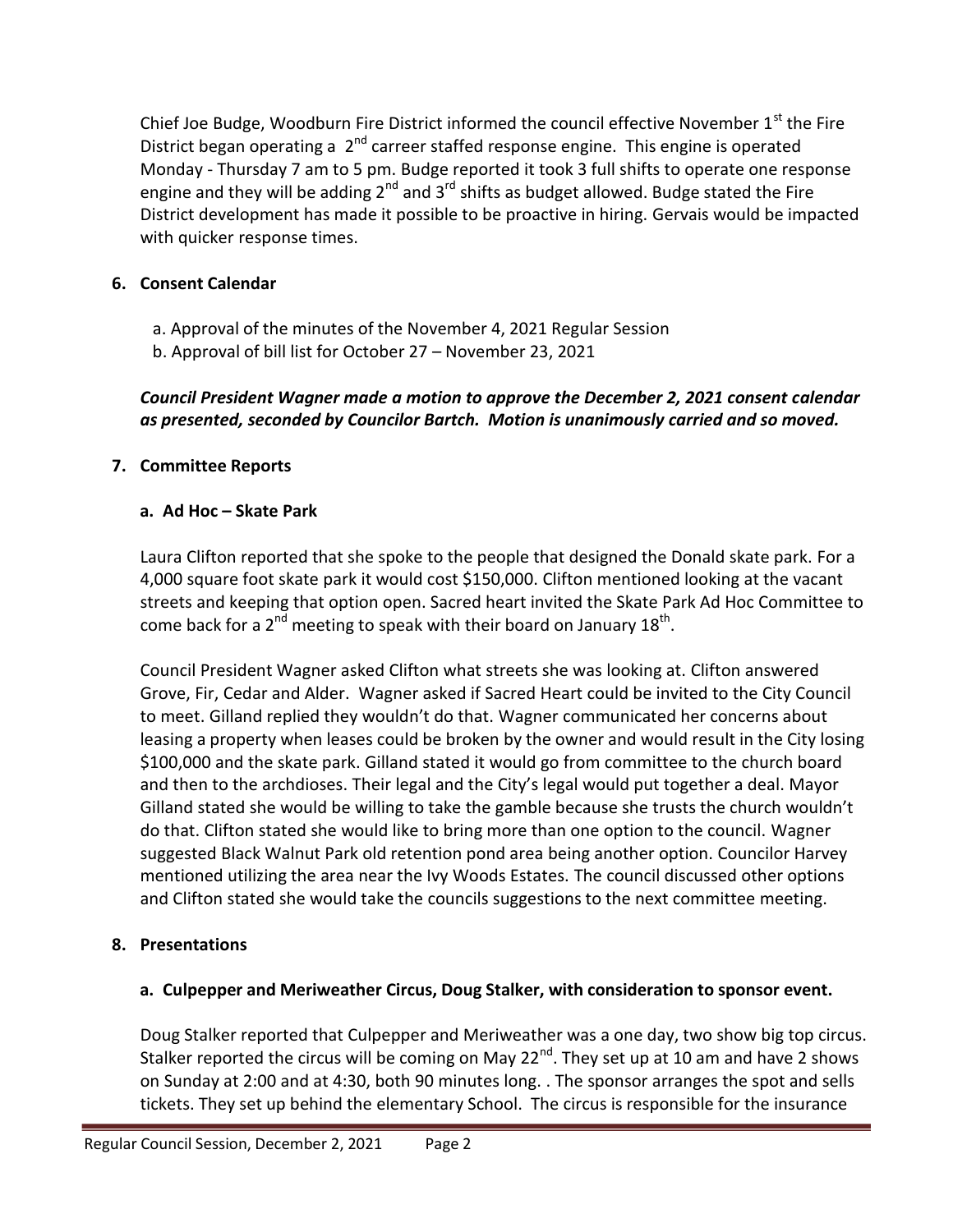and porta-potties. Sponsor sells tickets and makes commission. The sponsor provides ticket takers and the circus settles up in the morning with the pre-sale commission. The sponsor makes more money on the pre-sale than the day of the show but they make money on all tickets. The cost to bring the circus to town is \$290.00

Mayor Gilland suggested the DARE program taking tickets and asked Chief Chase if this was something they could do. Chief Chase responded that he will check with City Manager Marston and the legalities of it.

Council President Wagner suggested the circus money be put towards the park funds.

*Council President Wagner made a motion to approve \$290.00 to bring the Culpepper and Meriweather Circus to Gervais and allow City Manager to enter into a contract, seconded by Councilor Bartch. Motion is unanimously carried and so moved.*

## **9. Actions Items**

# **a. IGA between City of Gervais and Oregon DLCD to participate in Marion County Multi-Jurisdictional Natural Hazards Mitigation Plan Update**

Councilor Harvey asked for a work session because he had a lot of questions. Mayor Gilland asked if it was a pressing item. City Manager Marston replied that it was and provided the council with an overview. She stated the project was funded by FEMA and led by Marion County. The result of the project would be an updated natural hazard mitigation plan. These plans get updated every 5 years. The IGA formalizes a working relationship with the City to ensure the City gets a final deliverable in the form of a natural hazard mitigation plan that is FEMA approved and keeps our eligibility good for FEMA funds in the event of a disaster. Susie stated it wouldn't cost anything. Councilor Harvey was concerned that it was a lot of work for Susie. Marston communicated the importance of this IGA to keep Gervais eligible for funding. Council President Wagner reported that in her experience working with CERT this IGA helps cities have a spot in line, have the information in the system and available, and FEMA has a better understanding of the City's needs.

## *Councilor Bartch made a motion to approve the IGA between City of Gervais and Oregon DLCD to participate in Marion County Multi-Jurisdictional Natural Hazards Mitigation Plan Update and giving Susie the approval to do what is necessary to move forward, seconded by Council President Wagner. Motion is carried and so moved.*

## **b. Grant Agreement – ODOT 2022 Small City Allotment Program**

City Manager Marston explained that this is a grant that Gervais is eligible to apply for every year to improve streets in Gervais and thankfully the City has been successful in getting it. It used to be \$50,000 and now it is \$100,000.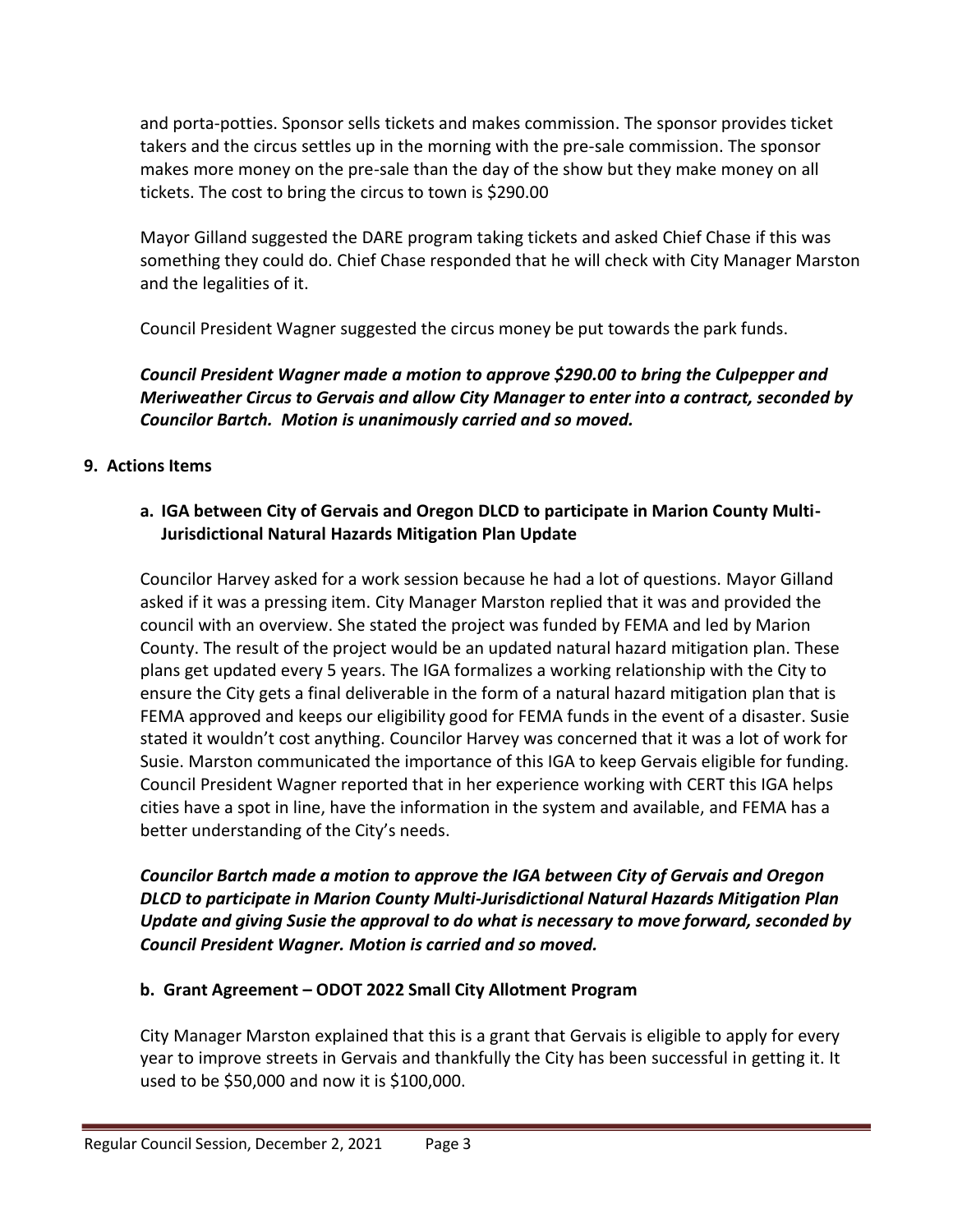*Council President Wagner made a motion to accept the Grant Agreement for the ODOT 2022 Small City Allotment Program and give Susie approval to sign the same, seconded by Councilor Gonzalez. Motion is unanimously carried and so moved.*

### **10. Old Business**

#### **a. See activity tracker**

Mayor Gilland noted she liked the activity tracker and thought it would be helpful for staff as well as council. City Manager Marston reported that the activity tracker would be a great tool internally as well as communicating with council. City Recorder, Denise Dahlberg informed the council that the audio files were too large to upload onto the current website. Dahlberg reported she was able to upload the audio files with third party software and explained the limitations on the current website. There was a discussion about upgrading the City's website and what it would cost. Mayor Gilland suggested a website upgrade with functional website with audio and video and asked City Marston to bring a few quotes to the council for consideration.

### *Mayor Gilland asked for a consensus from the council for staff to move forward in the process of finding quotes to upgrading the website. All councilors present approved consensus.*

Councilor Bartch requested adding an update on the tracker about  $7<sup>th</sup>$  &  $8<sup>th</sup>$  Streets proiect for small city allotment from last year. City Manager Marston stated she would update the tracker and reported to the council that project was currently at the County for review. Mayor Gilland wanted to talk about truck traffic so that Gervais would be ready by the time Amazon came in. Superintendent Robinson voiced that all the roads are county and Gervais can't do much without County approval. There was a council discussion about how to get Marion County's attention for county road improvements. City Manager Marston suggested with the consensus of the council, they could reach out to a county commissioner.

## *Mayor Gilland asked for a consensus from the council for she and Council President Wagner to attend the French Prairie county meetings to connect with Marion County Commissioner about moving forward with county road improvements in Gervais. All councilors present approved consensus.*

Mayor Gilland asked if there was a way to find out about Dial-a-Ride for Gervais Seniors. Council President Wagner explained Dial-a-Ride isn't available to Gervais. Councilor Harvey explained he would contact MV Transportation that handles all the rides outside of Salem.

## *Mayor Gilland asked for a consensus from the council to allow Councilor Harvey to call and inquire about Senior transportation in Gervais . All councilors present approved consensus.*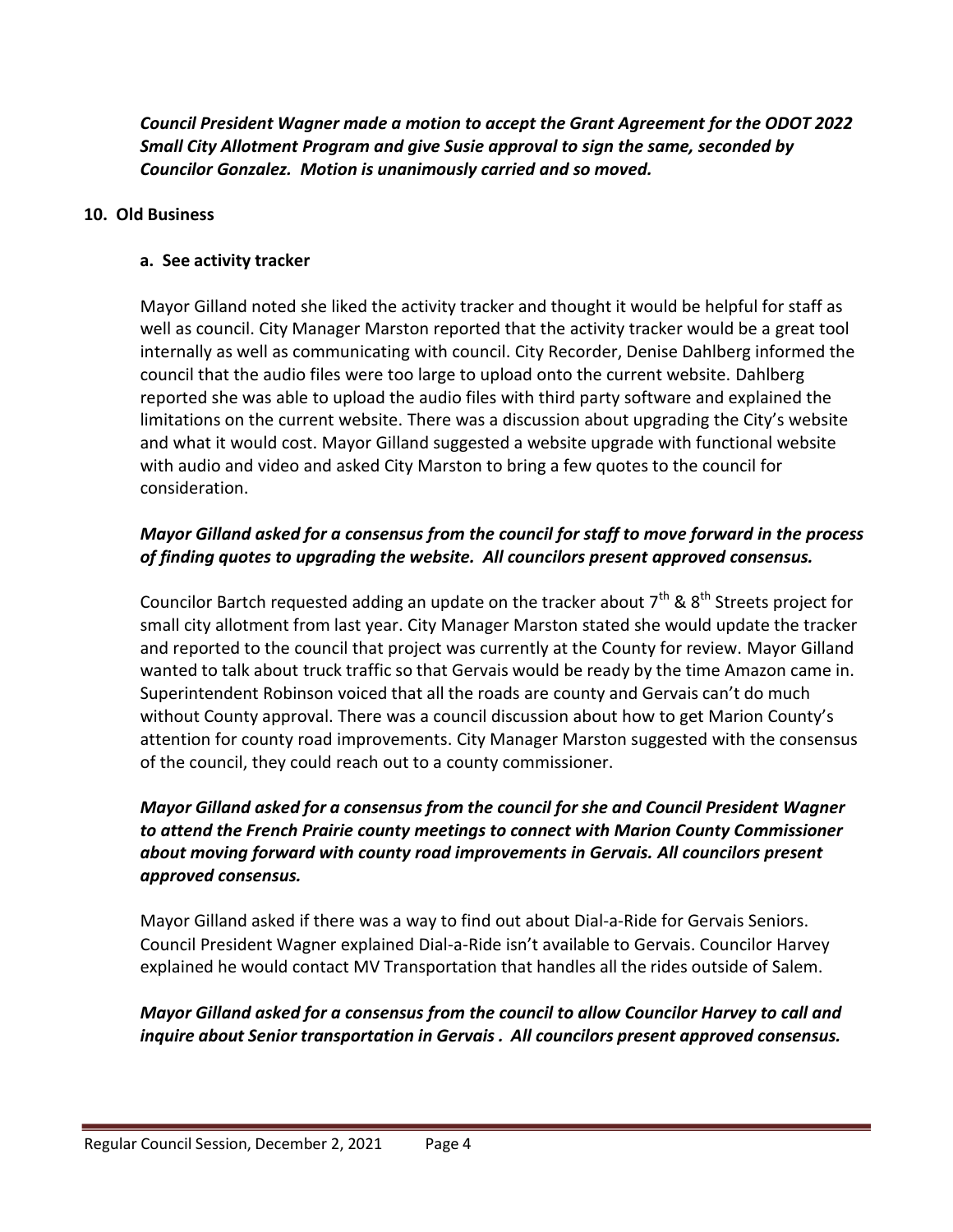#### **11. New Business**

### **a. Tree City USA Discussion**

City Manager Marston reported that Tree City USA was subject to their annual renewal process and the report is due every December 15<sup>th</sup>. Marston explained that the City needs to show participation in the program and that the City has their Proclamation. The expense towards planting and taking out trees needs to be \$2.00 per capita. The expense Gervais needs to meet (including staff time) is  $$5,200$ .

Council President Wagner commented that Tree City USA goes with Arbor Day and in previous years there was a Proclamation read by the previous Mayor and Council. They would take tree saplings to the schools for 2<sup>nd</sup> and 3<sup>rd</sup> graders and their families to plant.

#### **b. Consider Donation to League of Oregon Cities Foundation**

City Manager Marston explained the donations collected for the League of Oregon Cities Foundation goes towards their training programs. Elected Officials and City staff can use this money for scholarships to attend conferences and trainings. She reported that last year Gervais City Council donated \$100. Marston informed the council that the suggested donation amount is 5 cents per capita, which is \$130.00 for Gervais.

*Council President Wagner made a motion to approve the \$130 donation to the League of Oregon Cities Foundation and give authority to City Manager Marston to proceed. Seconded by Councilor Bartch. Motion is unanimously carried and so moved.*

#### **12. Staff Reports**

#### **a. City Manager**

City Manager Marston provided the council with a written report. Marston voiced there was an opportunity for Marion County ARPA funding. She explained that the grant opportunity opened after the last council meeting and the deadline is December 9<sup>th</sup> and there hadn't been discussion on what projects the funds would be used for and she doesn't know what the project would even be. The council discussion summarized not having a current project idea and looking into future grant opportunities.

Marston informed the council that Lisa Leslie would not be able to commit to the grant writing work due to personal reasons. She will try to connect the City and School District to another grant writer she knows. Marston stated she would contact the COG as well to see if they have someone who can help with that intensive type of work.

Marston reported that the council asked her tocheck on attorney rates for the council rules discussion. The City Attorney rate depends on who they use and would be \$235 - \$245 an hour.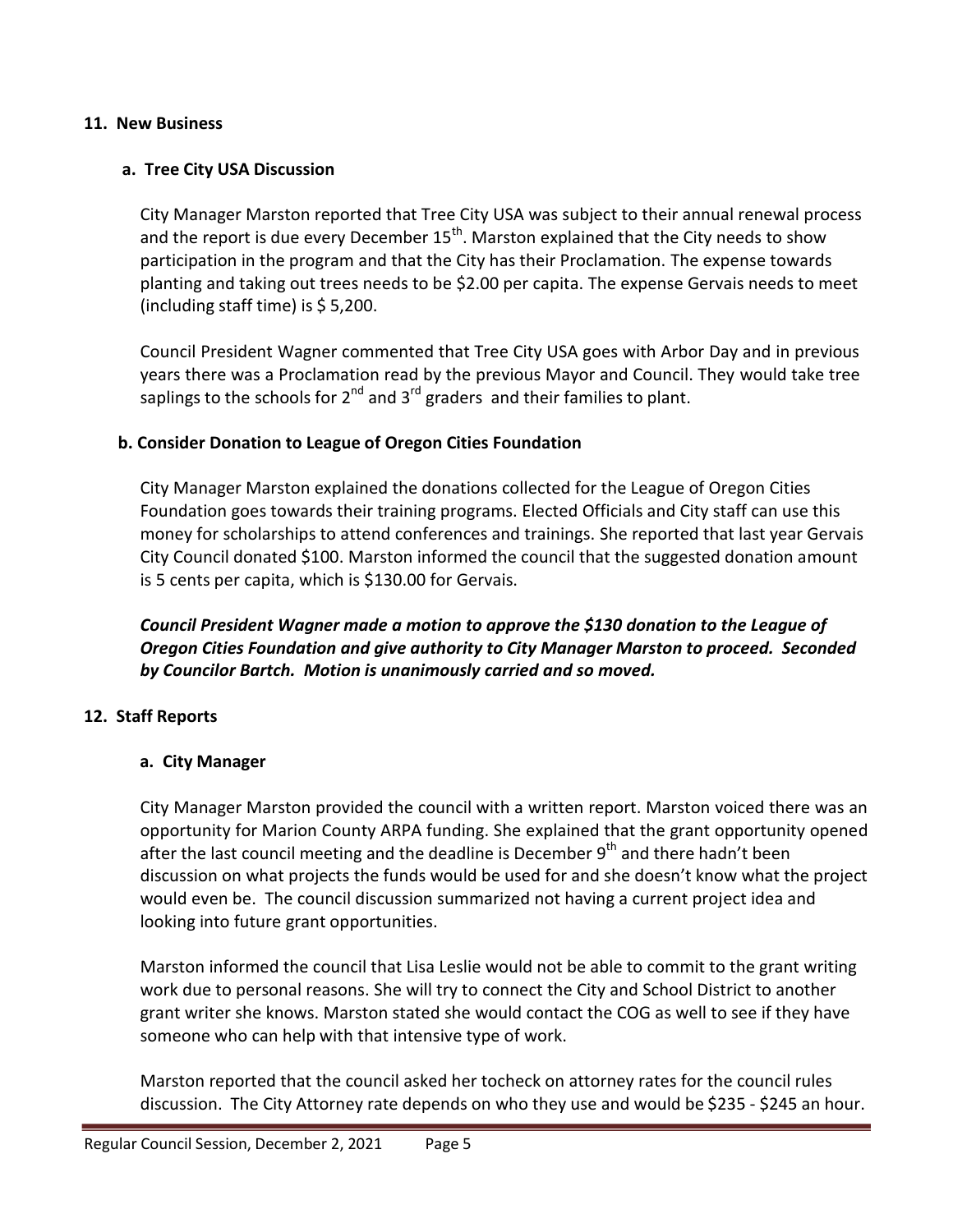The COG has an attorney on their staff and his rate is \$170 an hour. Marston stated that it's in the best interest to use the City's contracted attorney and Chad the current City attorney agrees with that. Marston reported that Gervais City attorney Chad has a lot of respect for Bill Monahan at the COG and he would be okay if the council decided on him.

Mayor Gilland and Councilor Harvey suggested the council highlight the rules they wanted changed before the work session. The council agreed on January 20<sup>th</sup>, 6:30 PM for a work session date and Susie would check to see if Bill Monahan from the COG is available on that date.

Marston updated council that the franchise the City has with Datavision expired in May of 2011. Marston passed out a document for the council to review. She asked the council to think about whether they wanted to renew or renegotiate and it could be discussed at the January regular council session.

# **b. Police Department – Chief Mark Chase**

Chief Chase reminded the council they approved a grant for \$30,000 and delivery on a generator is currenlty about 40 weeks out. They are currently researching vendors and pricing. Chase reported there won't be a generator by this winter, however Public Works had one available if there was an emergency.

Chase communicated the delay in DARE classes due to some scheduled school assemblies.

Chase commended all the Gervais Police Officers stepping up and doing such a great job as they fill positions. Chief Chase reported they hired another Police Officer and he will be sworn in at January's meeting.

Chase spoke about establishing plans to support Chemeketa students with work experience opportunities in Gervais.

# **c. Public Works – Superintendent John Robinson**

Superintendent Robinson reported there had been a catch basin installed at Ivy Woods to take care of a drainage issue. Robinson explained what it would require to expand the basketball court. He reported a new basket with pole is around \$1,000, and with equipment rental and materials he estimated \$2,000.

# *Mayor Gilland asked for a consensus for City manager Marston to move forward and find the funding to install new hoop at basketball court. All councilors present approved consensus.*

Robinson made contact with Willamette Valley Security to get cost of upgrading camera system at Black Walnut Park. Robinson asked the council how much they wanted to spend on park lighting. Robinson suggested lights mounted on structures so that public works could service